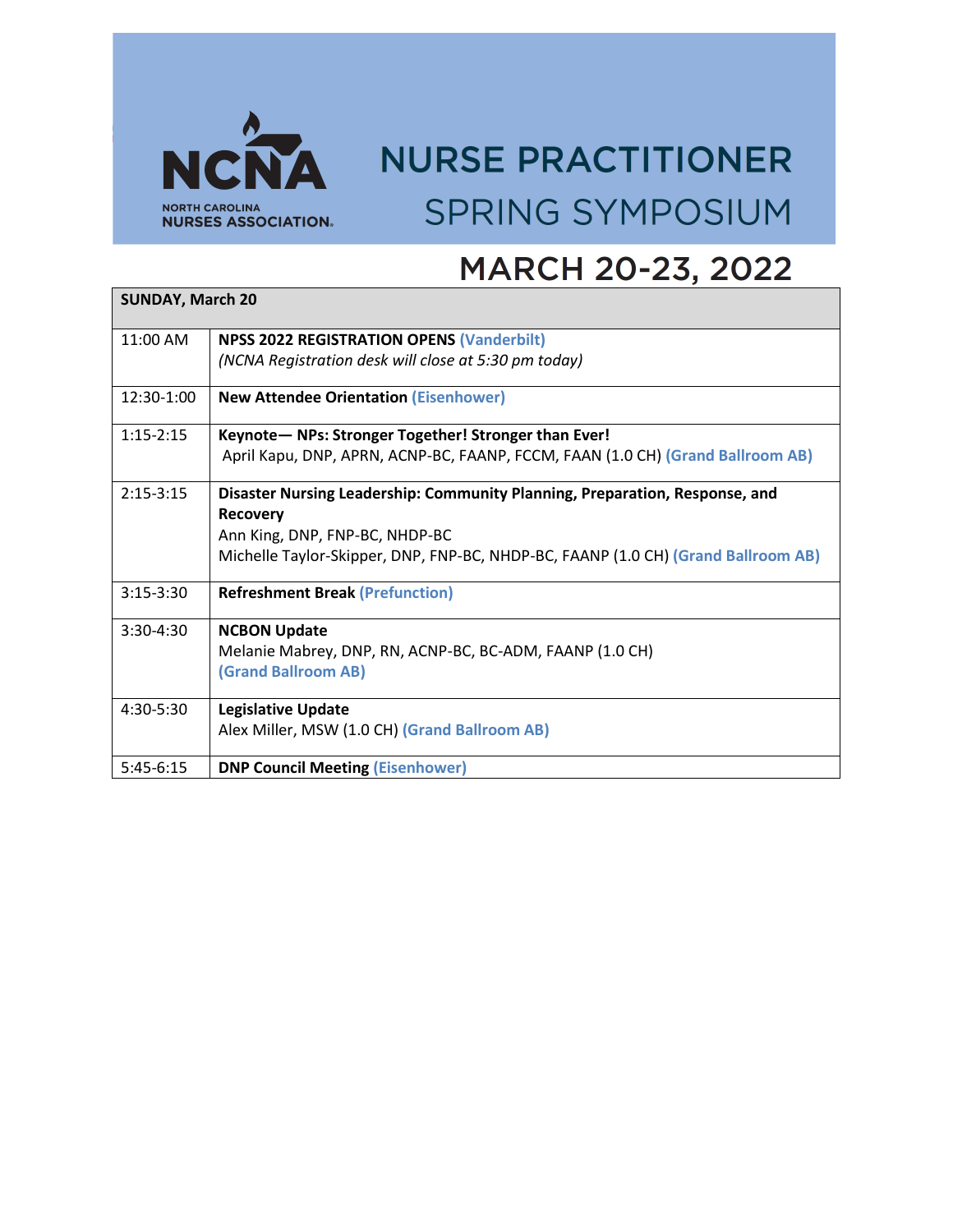

| <b>MONDAY, March 21</b>            |                                                                                                                                                                                                                                                  |
|------------------------------------|--------------------------------------------------------------------------------------------------------------------------------------------------------------------------------------------------------------------------------------------------|
| 7:00 AM                            | <b>NPSS 2022 REGISTRATION OPENS (Vanderbilt)</b><br>(NCNA Registration desk will close at 4:30 today)                                                                                                                                            |
| 7:00-8:00                          | <b>Continental Breakfast (Prefunction)</b>                                                                                                                                                                                                       |
| 8:00-9:00                          | Opioid Use Disorder in Primary Care Settings: What NPs Need to Know<br>Chandra Speight, PhD, RN, NP-C, CNE; Wanda Lancaster, DNP, RN, PMHCNS-BC, PMHNP-<br>BC (1.0 CH) (0.3 Pharm) (Grand Ballroom AB)                                           |
| 9:00-10:30                         | Rapid Fire Panel: (1.5 CH) (0.75 Pharm) (Grand Ballroom AB)                                                                                                                                                                                      |
|                                    | The Four Pillars of Obesity Treatment Jill K. Ratanaphruks, RN, MS, FNP-BC<br>1.<br>Challenges of Diabetic Foot Disease Jennifer Woody, MSN, FNP-C<br>2.<br>Diabetes Prescribing: A Practical Guide Elizabeth Bell-McClure, RN, MSN, FNP-C<br>3. |
| 10:30-11:30                        | <b>Exhibit Hall (Grand Ballroom Prefunction, Eisenhower Prefunction, Atrium)</b>                                                                                                                                                                 |
| <b>Select Concurrent Sessions:</b> |                                                                                                                                                                                                                                                  |
| 11:30-12:30<br><b>ACUTE CARE</b>   | CS A. ReEstablishing a Relationship with Mental Illness Prevention<br>Sean Convoy, DNP, PMHNP-BC (1.0 CH) (Grand Ballroom A)                                                                                                                     |
| 11:30-12:30<br><b>PRIMARY CARE</b> | CS B: E&M Coding Updates: Considering the Complexity of Our Patients<br>Leslie Sharpe, DNP, FNP-BC (1.0 CH) (Grand Ballroom B)                                                                                                                   |
| 11:30-12:30<br><b>PRIMARY CARE</b> | <b>CS C: Move from Doing to Publishing</b><br>Julie B. Waldrop, DNP, FNP-BC, PNP-BC, CNE, FAANP, FAAN (1.0 CH) (Grand Ballroom C)                                                                                                                |
| 12:30-12:45                        | <b>Break</b>                                                                                                                                                                                                                                     |
| 12:45-2:15                         | <b>Plated Lunch   NP Council Meeting</b>                                                                                                                                                                                                         |
| $2:15-2:30$                        | <b>Break</b>                                                                                                                                                                                                                                     |
| 2:30-3:30<br><b>ACUTE CARE</b>     | CS A: Acute Vasopressors in the ICU<br>Dennis Taylor, DNP, PhD, ACNP-BC, FCCM (1.0 CH) (0.8 Pharm) (Grand Ballroom A)                                                                                                                            |
| 2:30-3:30<br><b>PRIMARY CARE</b>   | CS B: Post COVID Athletic Participation Clearance: What You Need to Know<br>Jill Spangler Houser, DNP, FNP-C (1.0 CH) (Grand Ballroom B)                                                                                                         |
| 2:30-3:30<br><b>LEADERSHIP</b>     | CS C: Empowering NPs to Achieve Health Equity: A Review of the Future of Nursing<br>Report 2020-2030 (1.0 CH)<br>Britney Broyhill, DNP, ACNP-BC; Carrie Palmer, DNP, RN, ANP-BC(Grand Ballroom C)                                                |
| 3:30-4:15                          | <b>Exhibit Hall   Refreshment Break (Grand Ballroom Prefunction, Eisenhower</b><br><b>Prefunction, Atrium)</b>                                                                                                                                   |
| $4:15-5:15$<br><b>ACUTE CARE</b>   | CS A: Case-based Acute Care Management of Hospitalized COVID Patients: A Virtual<br>Simulation Experience Jaspal Singh, MD, MHA, MHS, FCCP, FCCM, FAASM (1.0 CH) (0.25<br><b>Pharm) (Grand Ballroom A)</b>                                       |
| $4:15-5:15$<br><b>PRIMARY CARE</b> | CS B: High Risk Breast Lesions: Management When it's Not Breast Cancer<br>Kathy Trotter, DNP, FAANP, FAAN (1.0 CH) (0.25 Pharm) (Grand Ballroom B)                                                                                               |
| $4:15-5:15$<br><b>PRIMARY CARE</b> | <b>CS C: Abnormal Movements Across Childhood</b><br>Crystal Walker, PNP (1.0 CH) (Grand Ballroom C)                                                                                                                                              |
| $5:15-6:00$                        | <b>Exhibit Hall   Networking Reception (Grand Ballroom Prefunction, Eisenhower</b><br><b>Prefunction, Atrium)</b>                                                                                                                                |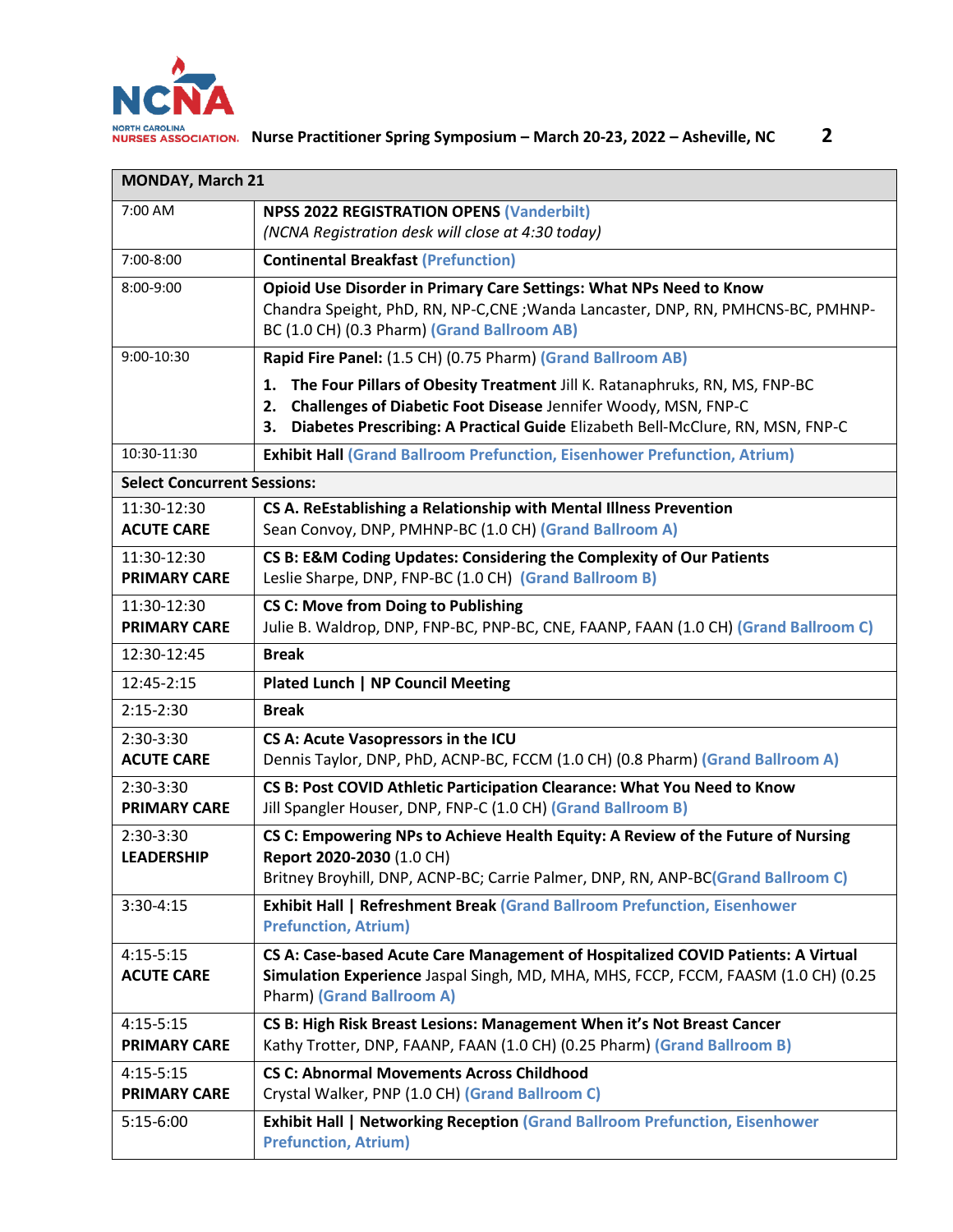

| <b>TUESDAY, March 22</b>           |                                                                                     |  |
|------------------------------------|-------------------------------------------------------------------------------------|--|
| 8:00 AM                            | NPSS 2022 REGISTRATION OPENS   Continental Breakfast (Vanderbilt)                   |  |
|                                    | (NCNA Registration desk will close at 3:00 pm today)                                |  |
| 8:00-9:00                          | <b>Exhibit Hall (Grand Ballroom Prefunction, Eisenhower Prefunction, Atrium)</b>    |  |
| 9:00-10:00                         | Supporting Patients with Advanced Heart Failure: The Evolution of Mechanical        |  |
|                                    | <b>Circulatory Support</b>                                                          |  |
|                                    | Stephanie G. Barnes, MSN, AGPCNP-C, PCCN (1.0 CH) (Grand Ballroom AB)               |  |
| 10:00-11:30                        | Rapid Fire Panel: (1.5 CH) (0.75 Pharm) (Grand Ballroom AB)                         |  |
|                                    | 1. Virtual Heart Failure Management                                                 |  |
|                                    | Tonya Carter, DNP, MSN, NP-C                                                        |  |
|                                    | 2. Update on TAVR Guidelines                                                        |  |
|                                    | Tracy Vernon-Platt, DNP, ANP-BC                                                     |  |
|                                    | 3. CV Indications for Diabetes Medications                                          |  |
|                                    | Carrie Palmer, DNP, RN, ANP-BC                                                      |  |
| 11:30-12:15                        | <b>Exhibit Hall (Grand Ballroom Prefunction, Eisenhower Prefunction, Atrium)</b>    |  |
| 12:30-1:30                         | Lunch   Product Theater "Introduction to KERENDIA®" with Bayer Pharmaceuticals (No  |  |
|                                    | <b>CHs) (Grand Ballroom AB)</b>                                                     |  |
| 1:30-2:00                          | <b>Exhibit Hall (Grand Ballroom Prefunction, Eisenhower Prefunction, Atrium)</b>    |  |
| <b>Select Concurrent Sessions:</b> |                                                                                     |  |
| 2:00-3:00                          | <b>CS A: Post-COVID Primary Care Considerations</b>                                 |  |
| <b>PRIMARY CARE</b>                | Candace H. Beddard, MSN, AGPCNP-C (1.0 CH) (Grand Ballroom A)                       |  |
| $2:00-3:00$                        | CS B: Approach to Evaluating the Symptom of Anemia (Blood Will Talk, If You Listen) |  |
| <b>PRIMARY CARE</b>                | Lorinda A. Coombs, PhD, FNP-BC, AOCNP (1.0 CH) (Grand Ballroom B)                   |  |
| 2:00-3:00                          | CS C: ADHD in Adolescents: Assessment, Treatment and Health Care Disparities        |  |
| <b>PRIMARY CARE</b>                | Angie Trombley, DNP, APRN, PMHNP-BC (1.0 CH) (0.3 Pharm) (Grand Ballroom C)         |  |
| 3:05-4:05                          | <b>CS A: Acute Pancreatitis</b>                                                     |  |
| <b>ACUTE CARE</b>                  | Brian Jefferson, DNP, ACNP-BC, FCCM (1.0 CH) (0.1 Pharm) (Grand Ballroom A)         |  |
| 3:05-4:05                          | CS B. Sexually Transmitted Infections: Treatment Guidelines, 2021 Updates           |  |
| <b>PRIMARY CARE</b>                | Torica Fuller, DNP, MSN, FNP-BC, CDP, CGRN, CPN, NRCME                              |  |
|                                    | Ann Bell, DNP, FNP-C (1.0 CH) (0.5 Pharm) (Grand Ballroom B)                        |  |
| 3:05-4:05                          | <b>CS C: Pediatric Sports Medicine: Acute and Overuse Injuries</b>                  |  |
| <b>PRIMARY CARE</b>                | Heather Carroll, FNP-BC (1.0 CH) (Grand Ballroom C)                                 |  |
| 4:05-4:15                          | <b>Refreshment Break (Grand Ballroom Prefunction)</b>                               |  |
| $4:15 - 5:15$                      | Impacting the Health of Communities Through Local Board Service                     |  |
|                                    | Gale Adcock, RN, MSN, FNP-C, FAANP, FAAN (1.0 CH) (Grand Ballroom AB)               |  |